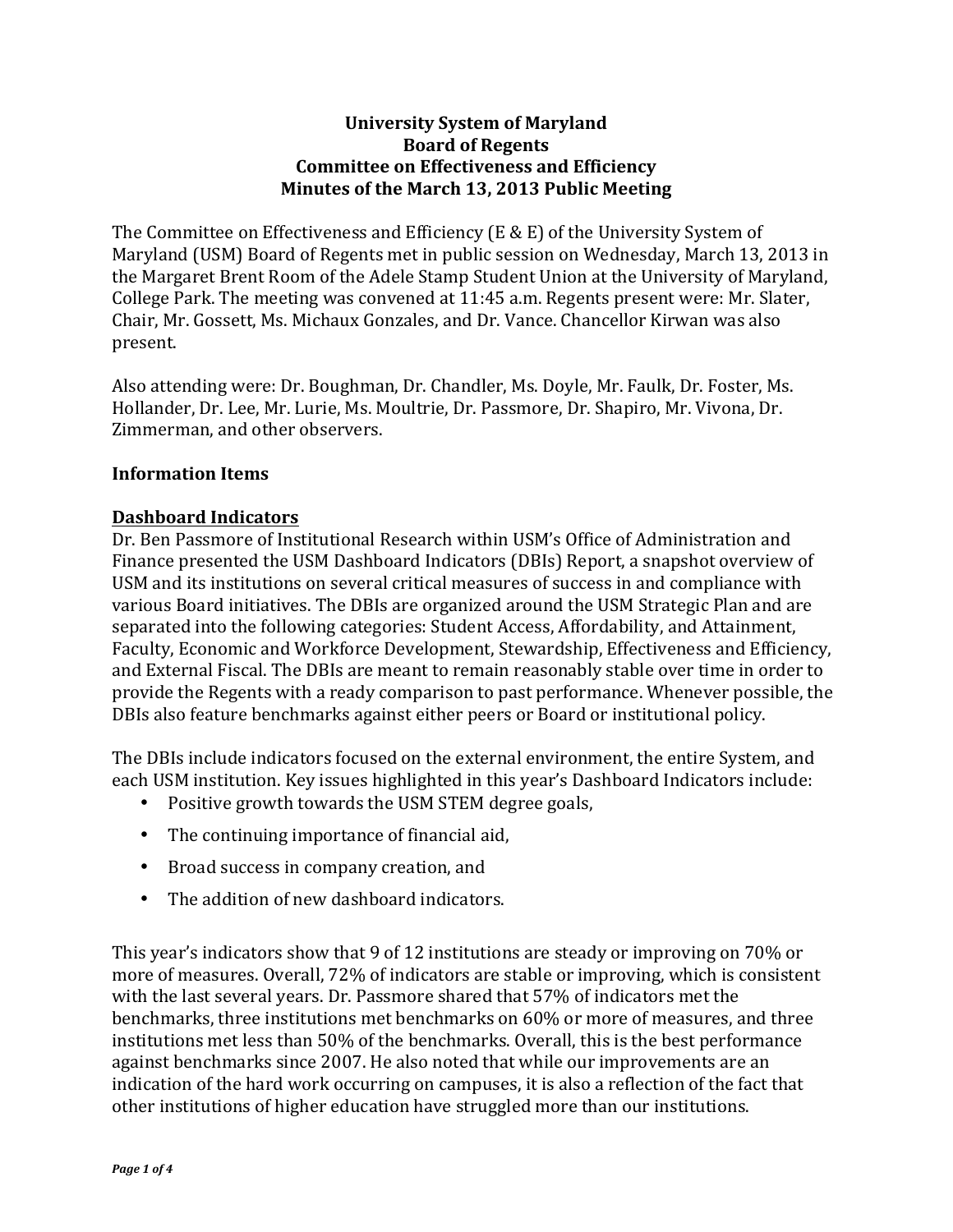Other highlights include an increase in upper division STEM enrollment, a rapid increase in institutional financial aid, an increase in the undergraduate debt burden, and a decrease in undergraduates receiving financial aid. Dr. Passmore announced two candidate indicators for  $2013: 1$ ) technology transfer/research and 2) part-time faculty, including but not limited to, the percent of classes and the percent of students taught by part-time faculty. He asked for permission to examine these indicators and will include these in the next report. Regent Slater approved Dr. Passmore's request. Regent Gossett expressed concern about the way information about part-time faculty and adjuncts is reported. He asked that attention be paid to the fact that adjuncts are often concentrated in certain departments within universities and asked that the facts not be generalized as being true of entire institutions. This DBIs report will be shared with the full Board in April, institution presidents, DLS, USM staff, and council chairs.

#### **Ten-Year Report on Effectiveness and Efficiency**

Mr. Joe Vivona and Dr. Joann Boughman introduced the presentation, which was written by Ms. Teri Hollander.

The USM Effectiveness and Efficiency initiative continues to be held up as a model and has attracted national attention. This recognition has enabled the System to attract external funding to leverage our resources and to disseminate the most promising practices in collaboration with the State. The report was developed to review accomplishments, provide an overview of current activities, and to look forward to the changing environment of higher education.

The driving force behind the E&E Initiative was the need, in such challenging economic times, to optimize USM resources to yield savings and cost avoidance. The original goals of the E&E Work Group remain the same: promote enhancements in effectiveness and efficiencies in the USM operating model, increase quality, serve more students, and reduce the pressure on tuition. The past decade's efforts have yielded \$356 million in cumulative savings.

Highlights from the report include:

# *Course Redesign*

The first phase of USM's most visible academic transformation and innovation effort was completed from 2006-2009. Results showed an improvement in the successful completion rate of "gateway" courses, and at a cost savings, the Chancellor directed funds from an award from the Carnegie Foundation to expand the number of courses to be redesigned. To date, 37 courses across the USM have been redesigned. For those institutions that have fully implemented redesigned courses, the reported average savings is 34%. USM has received funding from the Lumina Foundation to disseminate findings, and to facilitate implementation of successful strategies to all segments of higher education in Maryland. Through funding from Complete College America and the Lumina Foundations, 23 grants have been awarded to Maryland community colleges, 1 to St. Mary's College of Maryland, 2 to Morgan State University, and 5 to MICUA institutions. Sixteen additional grants have been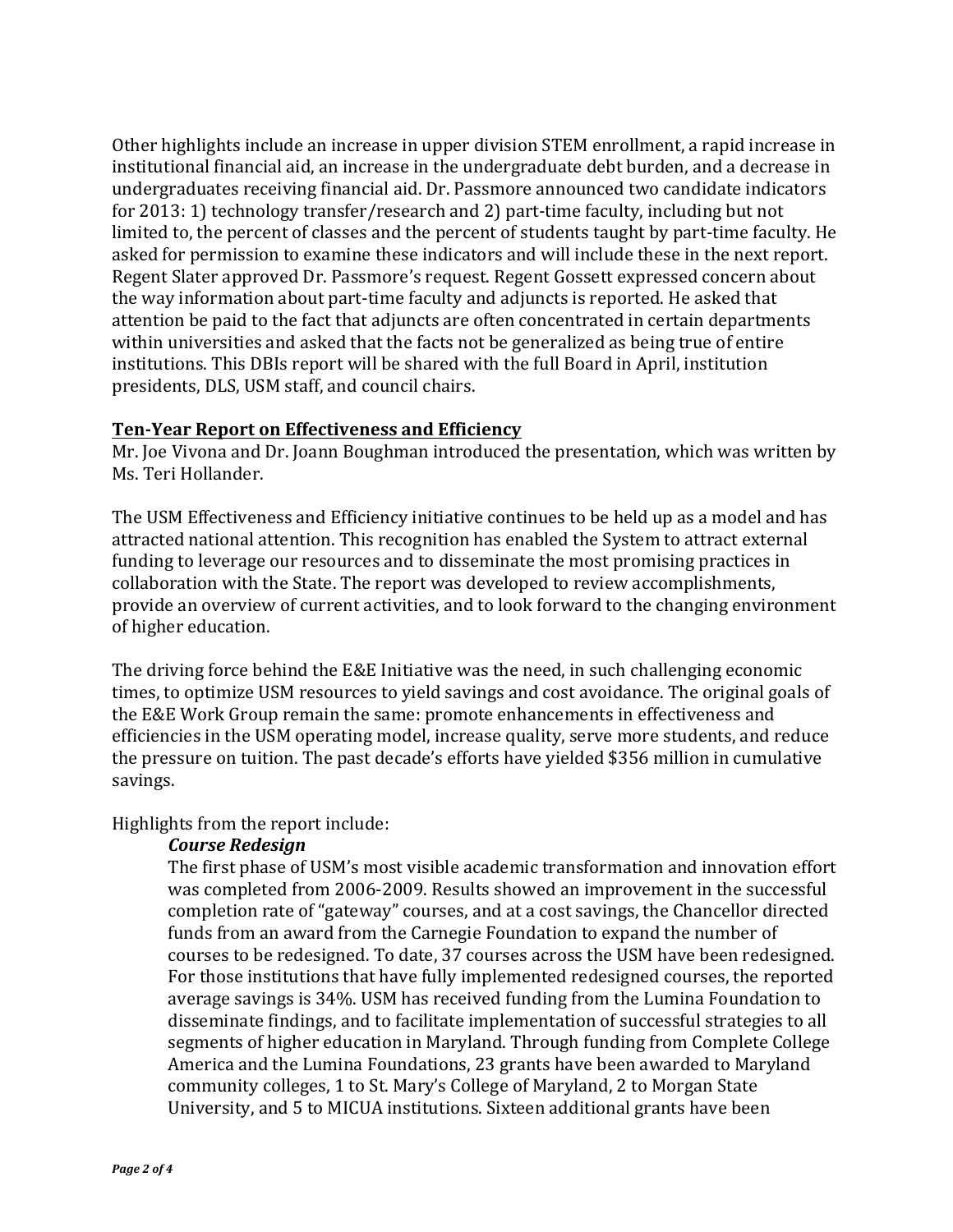awarded to the third cohort. USM continues to develop models and designs of study that have been funded from extramural sources, including a project with Ithaka  $S+R$ funded by the Gates Foundation.

# **Faculty Instructional Workload**

USM has reached its targets for faculty workload, and faculty were able to attract over \$1.2 billion in grants and other research awards.

### **Time** to Degree

Time to degree and completion of degrees in four years are among the lowest level, 8.7 semesters, since the mid-1980s. Institutions have implemented new advising programs to support the challenges brought on by the 120-credit policy. The impact of these programs will become apparent in the next few years.

# *Enrollment Management Strategies*

The System has realized effectiveness and efficiency through the following enrollment management strategies:

- The Board's support for targeted growth at designated "growth institutions" as part of the Enrollment Funding Initiative and additional programs and facilities at the regional centers.
- The Board's recognition of the need for, and support of, expanded access for transfer students. This goal has included a commitment to more financial aid for transfer students.
- The expansion of USM's on-line transfer articulation program (ARTSYS).
- The further development and promulgation of the Electronic Transcript platform, which is now processing over 118,000 electronic transcript requests per year at an estimated cost savings of \$1.75 million, in addition to providing improved accuracy and security of student data.

# *Competitive Contracting*

USM has found significant efficiencies through the application of strategic sourcing strategies. Greater effectiveness has resulted from the implementation of institution centric competitive contracting policies and procedures that provide greater response time to constituent needs over a more centralized and monolithic process. For example, the Maryland Educational Enterprise Consortium, managed by the USM, conducted a procurement that will realize up to 55% discounts on computer hardware and associated services for the life of the contract for its members. Additionally, the Board of Regents' creation of two design and construction service centers has resulted in cost savings and avoidance associated with the solicitation and management of design and construction contracts.

# *Energy Strategies*

The System engages in steps to strategically leverage USM buying power through pooled purchasing of energy as well as the implementation of cost-effective energy management strategies. Over the last ten years, the institutions have seen  $10-15%$